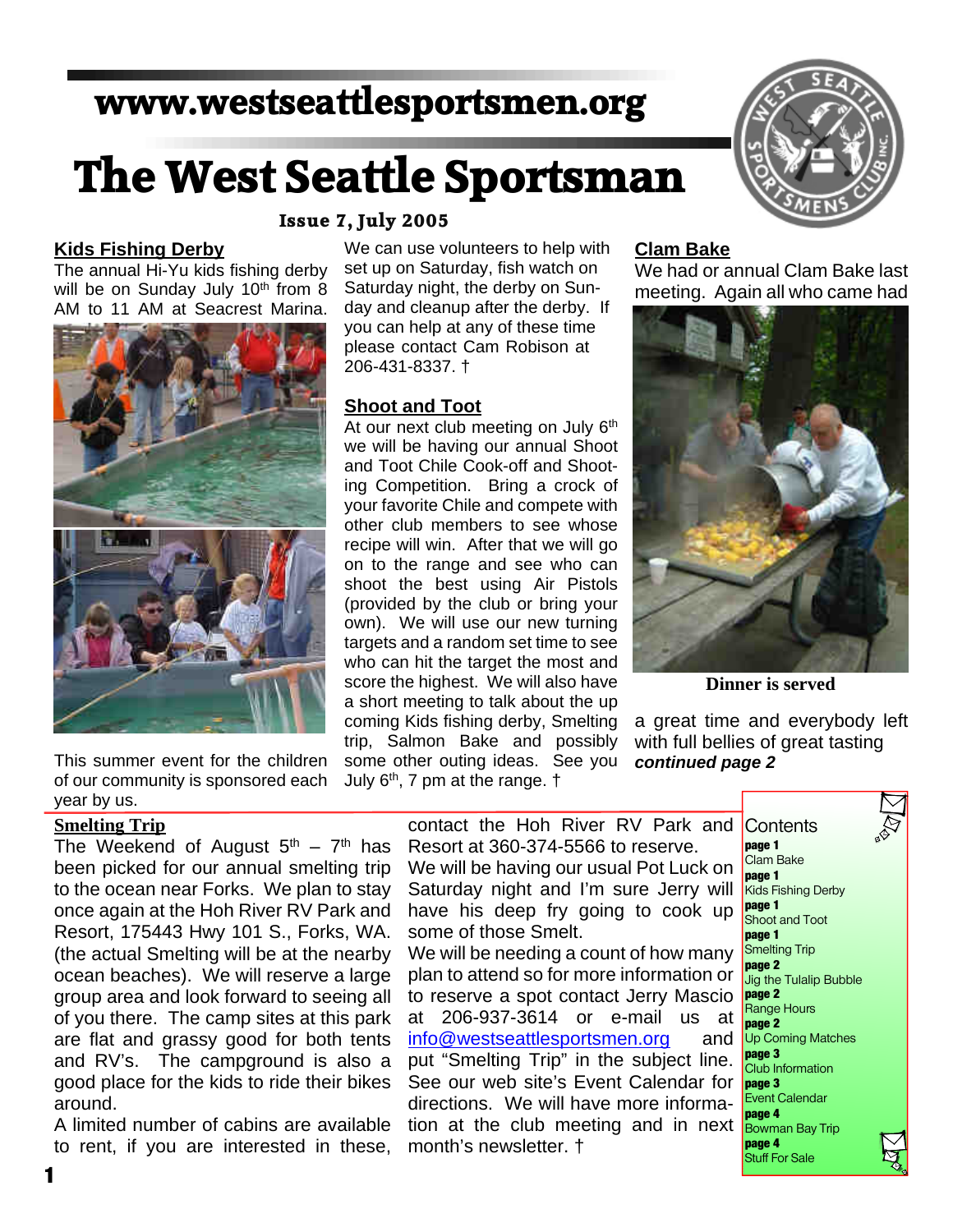#### *Clam Bake continued from page 1*

fresh clams, shrimp, crab, clam chowder, smelt and Taken from Fishing and Hunting News, written by Joel calamari.

We would like to thank all who helped by digging



**Rolf and Jerry frying up Calamari**



**Some of our Clam diggers near Steve's Cabin**

clams, setting up, cooking, and cleaning up afterwards. Special thanks to Roz and Jerry Mascio, Rolf Erickson, and Fred Burr for helping to make this event a success. †

#### **Jig the Tulalip Bubble**

*Shangle*

After you spend several unsuccessful hours trolling back and forth, forth and back, and back and forth again across the mouth of Tulalip Bay, stow the downrigger rods, break out the jigging sticks and tuck up inside the trolling armada for a shot at shallow-running kings.

That was the drill on opening day for at least one boat. The earlier-than-ever June 3 opener of the Tulalip Bubble seemed like the perfect opportunity to shake the rust off the downrigger booms at the expense of Chinook headed back to the Tulalip hatchery, but it instead proved to be a lesson in Chinook-ology: kings are beach runners by nature. Unlike their Coho cousins — who haven't seen a 500-foot-deep shipping channel they didn't like — Chinook are wont to hug the shoreline en route to their natal waters.

In the case of Tulalip Bay, that means you can sometimes find a mean jig bite in shallow water (45 feet), *especially* on a dead-calm day at the bottom of low tide, or at the start of the flood.

"You have to be aware of the times and conditions that indicate a particular technique," says longtime Bubble vet Tom Nelson. "There are times and tides in each day when each technique will outfish the other. Out on the Blubble, quite often you have wind and chop, and it's really, really difficult to jig. But if it's flat calm and you're at the bottom of the low tide or the flood, you're good. Matter of fact, anytime you have the tide change, it might be time get off your trolling butt, stand up, and jig."

Your basic jig armament should consist of 2- to 4-ounce Crippled Herrings, Deep Stingers, Point Wilson Darts, etc. in white, greenback/chrome/white or straight chrome. If it's one of the above mentioned flat calm days and you're fishing shallow, go with the smaller jigs. †

#### **Up coming Small bore & Air Matches**

| Jul 9-10  | Tacoma   | Koehler Memorial Prone                     |
|-----------|----------|--------------------------------------------|
| Aug 13-14 | Ariel    | 3200 Conventional Prone                    |
| Aug 26-28 | Tacoma   | State Smallbore International Camp & PTO   |
| Sep 10    | Puyallup | State 4-H Championship                     |
| Sep 10-11 | Tacoma   | State Conventional Prone Championship      |
| Sep 24-25 | Tacoma   | State Outdoor International Championship   |
| Nov 5-6   | Olympia  | State Indoor Int'l 3-P Championship (West) |
|           |          |                                            |

#### **Range Hours and Activity**

Monday - Small Bore - 6 PM Tuesday - Air Rifle / Pistol - 6:30 PM Wednesday - Juniors - Call Fred Burr at 206-935-4883 for information. Cost: Adult members \$2.00, nonmembers \$4.00, Juniors \$1.00.

#### **Issue 7, July 2005**

**2 www.westseattlesportsmen.org The West Seattle Sportsman**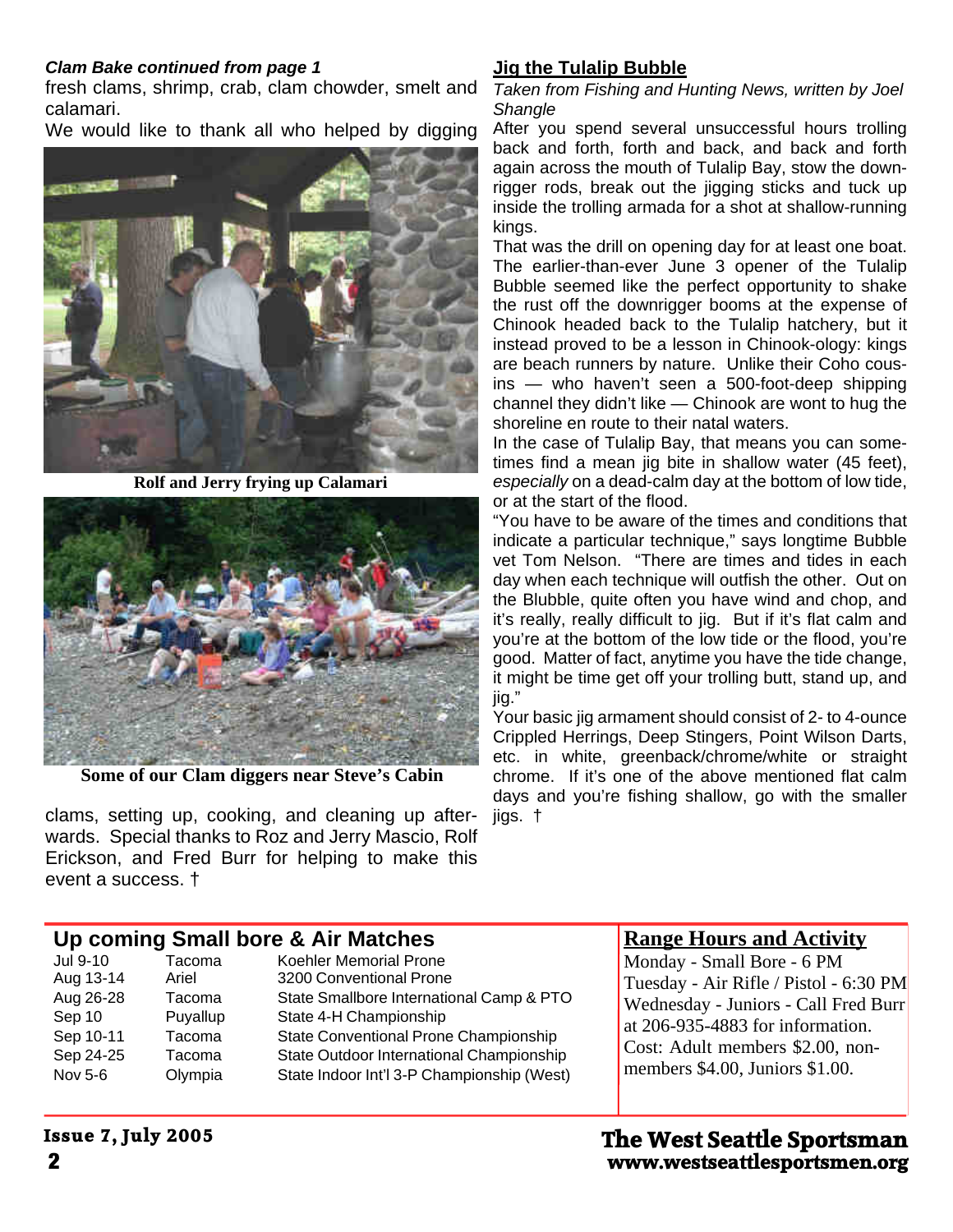#### **The West Seattle Sportsmen's Club Sponsors of the Roger Dahl Rifle Training Range**

| <b>OFFICERS</b>            |              | <b>TRUSTEES</b>                             |
|----------------------------|--------------|---------------------------------------------|
| President – Cam Robison    | 206-431-8337 | Jerry Mascio 206-937-3614                   |
| Vice Pres. – Greg Boyd     | 425-337-3771 | <b>Frank Novito</b>                         |
| Secretary - Tony Olszewski | 425-226-5643 | <b>Rolf Erickson</b>                        |
| Treasurer – Fred Burr      | 206-935-4883 |                                             |
| Rec. Sec. – Richard George |              | Contact us at info@westseattlesportsmen.org |
|                            |              |                                             |

The West Seattle Sportsmen's Club was founded in 1934 by a group of fourteen men who had the foresight to see that sportsmen, in a united group, would present views, be better heard and achieve goals that were not possible when actioned as unorganized individuals. The ambitions of these charter members, who strove for the propagation of wildlife and habitat as well as the conservation of all our natural resources, has proven prophetic, for today multitudes of individuals and sporting groups are carrying on the job of conserving the remaining outdoor assets of natural America. The West Seattle Sportsmen's Club helps lead in this fight in the state of Washington. A member has the opportunity to join others in formulating club action in achieving and maintaining these goals.

However, "all work and no play" is not the format of the club. Many events are spaced throughout the year to insure a member many chances to participate in sportsmen's activities. For \$25, what more could a person ask than the opportunity to go salmon fishing with a group of his friends on a charter boat, fresh water fishing with other members and their families, have a salmon bake, a clam feed, or attend a banquet especially for the ladies. But there's more - he can shoot on the club range, go rabbit hunting, and if nothing else, should get \$25 worth just by watching the kids of the community have a real ball at the Kid's Fishing Derby. To sum it all up, a guy gets at least a hundred dollars worth of fun out of a year's membership

### **Events Calendar**

July 6<sup>th</sup> - Shoot-n-Toot July 10<sup>th</sup> Kid's Fishing Derby Aug 4th - Salmon Bake Aug 5th-7th - Smelting Trip Aug 25<sup>th</sup> - Hunter Ed. Class. Still some opening Call Fred Burr 206-935-4883.

If you have any ideas for programs to have at the club meeting or any good outing ideas let one of the Officers or Trustees know. You may contact us at: info@westseattlesportsmen.org

|                                                                                                                                                                                                                                | membership. |                                                                                                                                                                                                                                                                                                                                                                                                                                             |                           |
|--------------------------------------------------------------------------------------------------------------------------------------------------------------------------------------------------------------------------------|-------------|---------------------------------------------------------------------------------------------------------------------------------------------------------------------------------------------------------------------------------------------------------------------------------------------------------------------------------------------------------------------------------------------------------------------------------------------|---------------------------|
| <b>New</b>                                                                                                                                                                                                                     |             | <b>MEMBERSHIP APPLICATION</b>                                                                                                                                                                                                                                                                                                                                                                                                               | <b>Renewal</b>            |
|                                                                                                                                                                                                                                |             | <b>WEST SEATTLE SPORTSMEN'S CLUB</b>                                                                                                                                                                                                                                                                                                                                                                                                        |                           |
|                                                                                                                                                                                                                                |             |                                                                                                                                                                                                                                                                                                                                                                                                                                             | Date                      |
| payment of one year's dues.<br>a true sportsman both in the field and to my brother members at all times.                                                                                                                      |             | propagation and conservation of game birds, game animals, and fish in the State of Washington, do hereby apply<br>for membership in the WEST SEATTLE SPORTSMEN'S CLUB and tender herewith the sum of \$<br>If solemnly swear that I will abide by the Constitution and By-Laws of the West Seattle Sportsmen's Club and<br>help in its up-building and I will not willfully disobey the Game Laws wherever I fish or hunt. I will always be |                           |
|                                                                                                                                                                                                                                |             | If you would like to                                                                                                                                                                                                                                                                                                                                                                                                                        |                           |
|                                                                                                                                                                                                                                |             | receive the Club<br>newsletter by email<br>check here.                                                                                                                                                                                                                                                                                                                                                                                      |                           |
|                                                                                                                                                                                                                                |             |                                                                                                                                                                                                                                                                                                                                                                                                                                             |                           |
| Phone Reserves and Phone Reserves and Phone Reserves and Phone Reserves and Phone Reserves and Phone Reserves and Phone Reserves and Phone Reserves and Phone Reserves and Phone Reserves and Phone Reserves and Phone Reserve |             |                                                                                                                                                                                                                                                                                                                                                                                                                                             |                           |
| (New Only)                                                                                                                                                                                                                     |             |                                                                                                                                                                                                                                                                                                                                                                                                                                             |                           |
| The West Seattle Snortsman                                                                                                                                                                                                     |             |                                                                                                                                                                                                                                                                                                                                                                                                                                             | <b>Issue 7, July 2005</b> |

#### **www.seattlesportsmen.org 3 The West Seattle Sportsman**